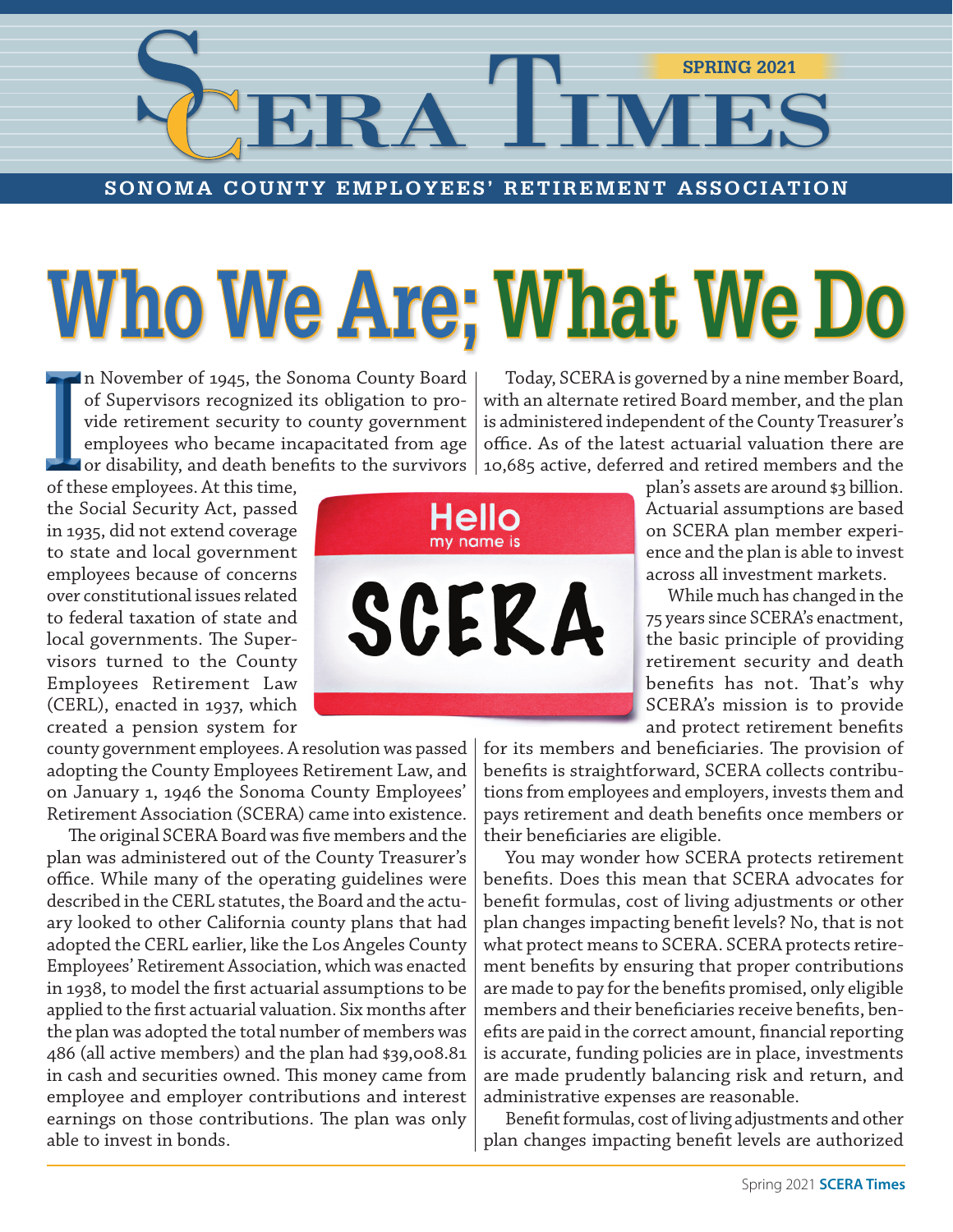

**SCERA Board of Retirement Brian Williams, Chair Bob Williamson, Neil Baker, Travis Balzarini, Amos Eaton, Susan Gorin, Greg Jahn, Erick Roeser, Joe Tambe, Tim Tuscany**

#### **Board of Retirement Meetings**

Meetings are generally held at 8:30 a.m. on the third Thursday of the month in the SCERA Board Room.

#### **Executive Staff**

**Julie Wyne, Chief Executive Officer Kelly Jenkins,**  Assistant Chief Executive Officer **Jim Failor, Chief Investment Officer** 

The SCERA Times is published for members of the Sonoma County Employees' Retirement Association.

Comments and suggestions should be directed to: Retirement@sonoma-county.org

Or contact SCERA at: 433 Aviation Blvd., Suite 100 Santa Rosa, CA 95403 (707) 565-8100

**This Newsletter** is not intended or designed to be financial advice, tax advice or legal advice. SCERA does not render financial, tax or legal advice. Please consult with your financial, tax and legal advisors regarding your personal circumstances.

**This Newsletter** was prepared by SCERA staff to help members understand issues surrounding many aspects of their retirement benefits. Every effort has been made to ensure the accuracy of the information provided. However, you should not rely solely on the information contained in the newsletter. If there is any discrepancy between information in this newsletter and legal requirements under State or Federal law, the law will govern.

### **Who Are We; What We Do** *Continued from page 1.*

by the governing bodies of employers participating in the plan, often after collectively bargaining with employees. This is because retirement benefits are a form of deferred compensation and compensation decisions are the purview of the employer. SCERA does not participate in collective bargaining because SCERA is not the governing body of the employers in the plan. SCERA is an independent administrative organization charged with collecting contributions, maintaining member records, investing trust assets and paying benefits. We administer the plan that was put in place by the participating employers, the County of Sonoma, the Sonoma County Superior Court and Sonoma Valley Fire District.

SCERA's Board composition demonstrates its independence. There is a mix of actively employed members, the County Treasurer, retired members and members appointed by the Board of Supervisors that have no connection to county government, one of which may be a Board of Supervisors' member. The CERL Boards were designed to bring together differing viewpoints so that investment and administrative decisions can be thoroughly analyzed. Each Board member, although elected or appointed by a specific constituency or process, represents every plan member and beneficiary and the plan as a whole.

The California Constitution defines the Board's fiduciary duty and mandates that decisions are to be made in the best interests of all plan participants. If the Board began advocating for a new higher or lower benefit formula (which would only apply to some active members of the plan), or a cost of living adjustment (which would apply to retired members of the plan), the Board would be acting for a subset of the plan members. Advocating for a subset of plan members would be contrary to the Board's fiduciary duty. Contrast that with establishing funding policies so that the plan can meet its benefit obligations, investing trust assets so that risk and reward are properly balanced, paying benefits to only those who qualify and managing the financial reporting and accounting needs of the plan, all of which benefits the plan as a whole.

SCERA was enacted to provide and protect retirement benefits for the employees of Sonoma County, the Sonoma County Superior Court and the Sonoma Valley Fire District. For 75 years, SCERA has been doing just that as an independent administrator of the pension plan put in place by these employers, and will continue doing so for as long as the plan is in place.

## **Retirement Board Update**

SCERA welcomes two new Trustees to the Board of Retirement. **Tim Tuscany** joins us in the 8th trustee position, elected by retired members. **Amos Eaton**, an active county employee, fills the seat of the 3rd trustee position, elected by active general members.

Both trustees' terms will run through December 31, 2023. We look forward to the knowledge and experience Trustee Eaton and Trustee Tuscany will bring to the Board of Retirement. *Thank you Trustees, for taking on this new responsibility.*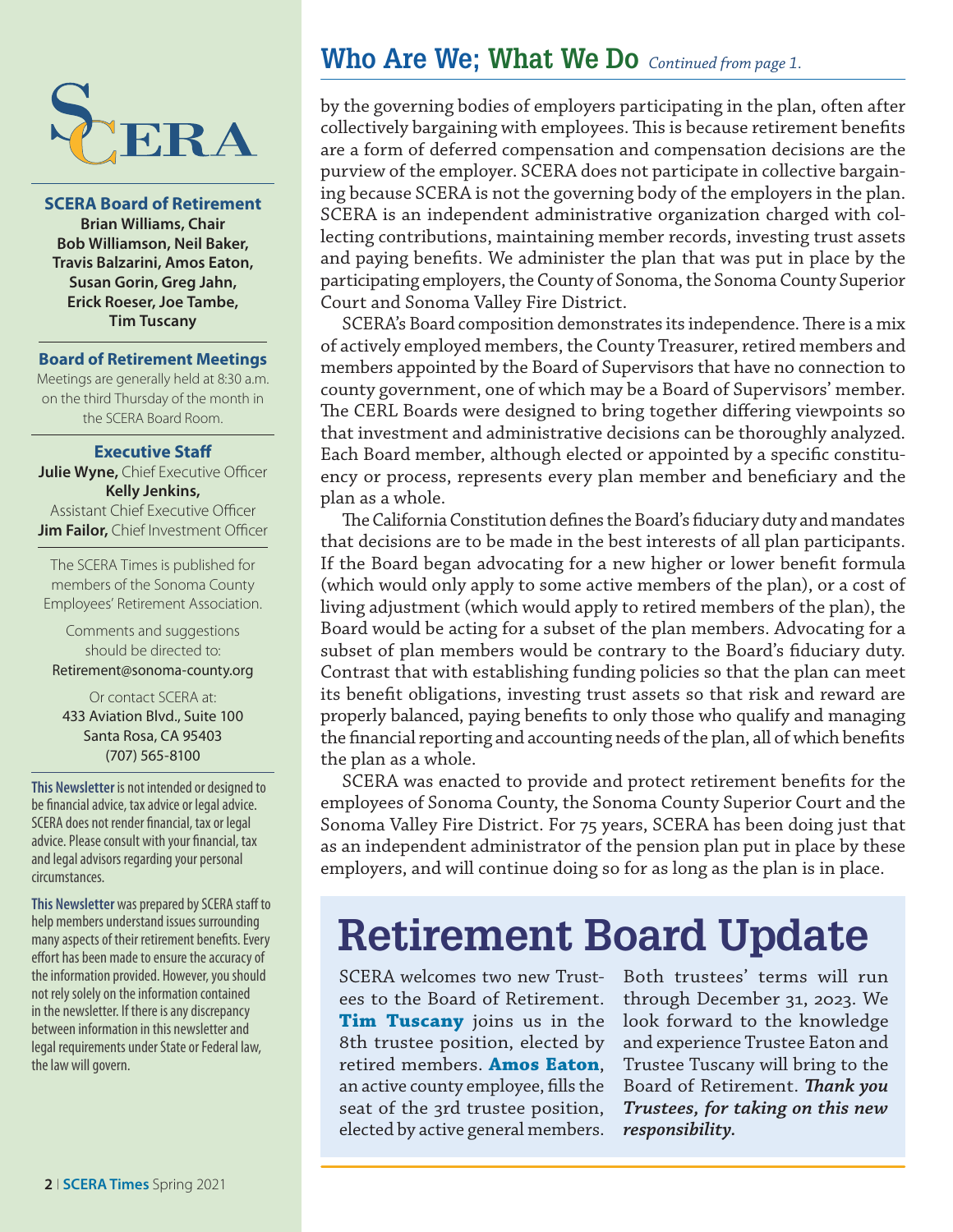## **Spotlight on: Beneficiaries**

**Do you remember who you designated as a beneficiary? Have you recently reviewed your beneficiaries to ensure they reflect your wishes in the event of your death?<br>A beneficiary designation helps SCERA determine how to pay reviewed your beneficiaries to ensure they reflect your wishes in the event of your death?**

**A beneficiary designation helps SCERA determine how to pay out any possible benefits or a refund of your contributions and interest. All employees designate a beneficiary or multiple beneficiaries upon becoming SCERA members.**

**Who is a beneficiary?** A beneficiary is any person or legal entity entitled to receive a benefit or lump sum payment provided by the system. A beneficiary is the person that you name in writing to receive SCERA provided benefits upon your death.

Regardless of whom you have nominated on your Beneficiary Designation form, the County Employees Retirement Law states that a spouse/state-registered domestic partner or minor child(ren) override any beneficiary designation you have made.

**When should I update my beneficiary?** Any time a major life event such as marriage, partnership, divorce, birth of a child, change of employment status or a death in the family occurs you want to check and possibly revise your beneficiary(ies).

Active and Deferred members can change their beneficiaries at any time. Retirees need to contact SCERA directly for beneficiary designation changes. There are laws in place that limit the types of changes that can be made.

Please be aware that notifying your employer of any changes does not change your beneficiary(ies) with SCERA.

*Forms are available through our website at scretire.org to update your beneficiary.*

## **Investment Market Update**

**I** IS NOT an exaggeration to describe 2020 as "unprecedented." From the global pandemic to the policy responses shutting down large portions of many industries, there were large impacts for the global economy and the mark t is not an exaggeration to describe 2020 as "unprecedented." From the global pandemic to the policy responses shutting down large portions of many industries, there were large impacts for the global economy  $\blacksquare$  and the markets. The stock markets were down significantly in the first first quarter they bounced back and ultimately delivered a healthy return for the year above our current 7.0% assumed rate-of-return (ROR).

Over the long term much of the Plan's return is expected to be sourced from stock (Equity) returns which tend to be higher over time than those of fixed income but are often more volatile over shorter periods. Because of the Plan's long-term nature, we have a significant 61% allocation to stocks. This proved beneficial in 2020 with the broad US stock market returning 21% and non-US stocks up over 11%. Within the US market, there was significant dispersion with the Technology sector up 44% and the Energy sector down 34% and higher growth stocks significantly outperforming more value-oriented shares. The market was also unusually narrow in 2020 as a handful of large technology companies benefitted from acceleration in the trend to on-line activity and biotech stocks benefitted from "vaccine frenzy." In aggregate, SCERA's equity managers underperformed their benchmarks due to an overweight to value stocks and non-US markets. *Continued on back page.*



**IMPORTANT DATES Retiree Pay Dates**

**May 28, 2021 June 30, 2021 July 30, 2021 August 31, 2021 September 30, 2021 October 29, 2021 November 30, 2021 December 30, 2021**

#### **Holiday Schedule 2021**

**May 31: Memorial Day July 5: Independence Day September 6: Labor Day November 11: Veterans Day November 25: Thanksgiving Day November 26: Day After**

 **Thanksgiving**

Our office will be closed on these holidays, but we're still available at **www.scretire.org** when you need information on our programs and services. Our personalized, secure website **www.MySCERA.org** lets you view your account information and conduct much of your SCERA business online at any time.